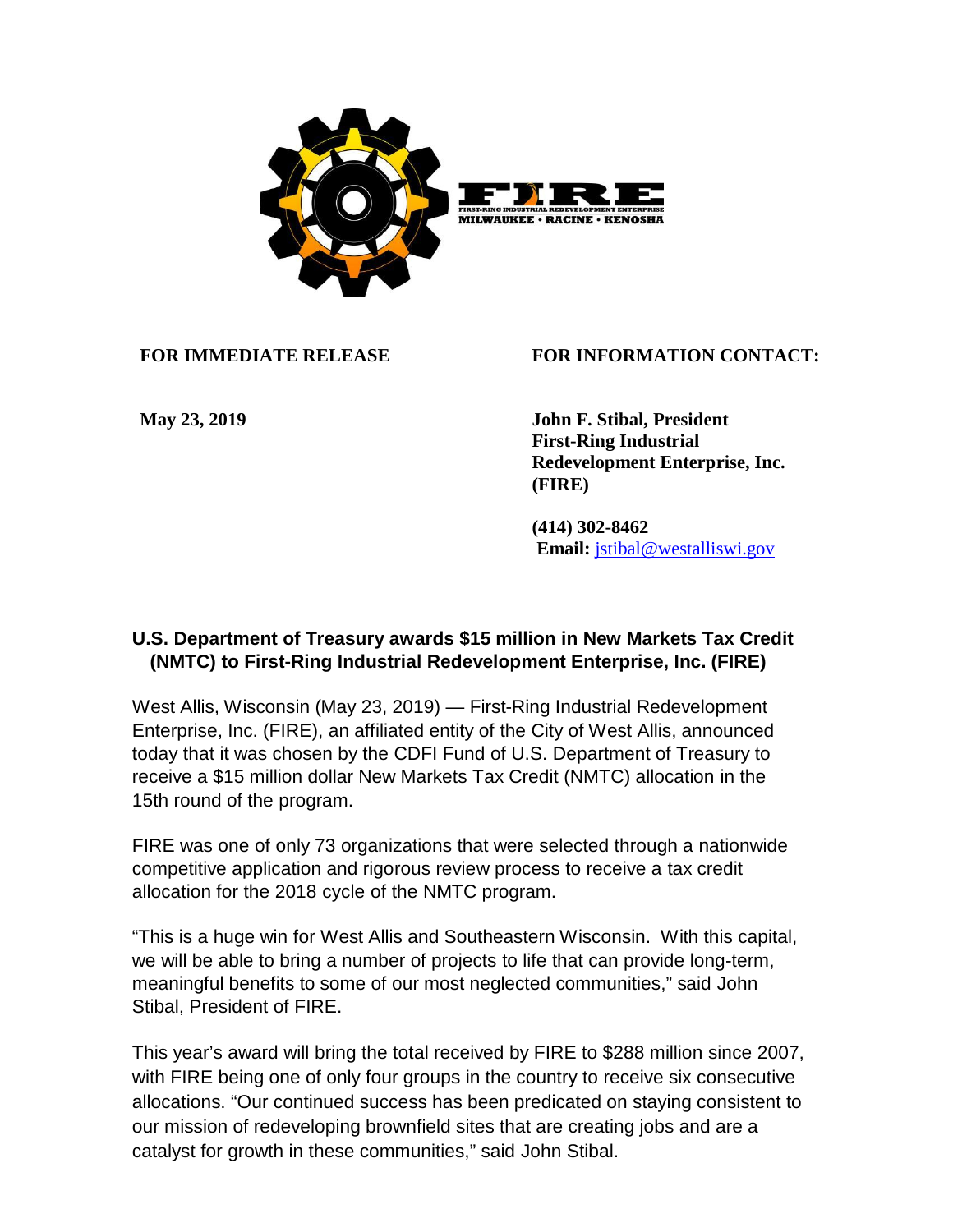"I would also say that FIRE has been successful in receiving allocations because we have been able to work with local community partners to identify projects that are important to the communities and focus on providing jobs and services to low-income communities and its residents," said Patrick Schloss, Senior Vice-President of FIRE.

"It is absolutely marvelous that our hard work continues to be recognized by the U.S. Treasury," said FIRE Board Chair, Mickey Czaplewski. The organization will primarily use the additional funds to help finance existing operating businesses in brownfield-impacted areas that provide jobs to local residents as well as opportunities for manufacturing job creation, accessible health care and fresh food facilities throughout in FIRE service area of Milwaukee, Racine, and Kenosha counties.

The NMTC Program is a powerful federal economic development tool designed to promote development into America's underserved and distressed communities. NMTCs generate private equity when leveraged with other sources of capital to create flexible financing structures for projects in these areas. Federal data show that for every dollar of allocation provided under the NMTC program, an additional \$8 of private investment is leveraged for the economic development of these communities.

The NMTC program, established by Congress in December 2000, permits individual and corporate taxpayers to receive a credit against federal income taxes for making qualified equity investments in qualified low-income community investments. The credit provided to the investor totals 39 percent of the cost of the investment and is claimed over a seven-year period. Substantially all of the taxpayer's investment must in turn be used by the CDE to make qualified investments in low-income communities.

Headquartered in West Allis, WI, First-Ring Industrial Redevelopment Enterprise, Inc. (FIRE) was formed in 2007 to attract tax credit and other funding incentives for projects that can demonstrate significant and measurable community impact. The company provides below-market rates and terms for equity-equivalent, senior and subordinate loans which are products in healthcare, education, commercial, mixed-use and industrial projects located in highly distressed communities throughout its four-county service region.

With FIRE's previous allocations the businesses funded have created 3,473 permanent jobs, 2,047 construction jobs and 2,484,309 ft.² of development within distressed neighborhoods. Of the nearly 2,500,000 of which FIRE financed nearly 1,500,000 ft.² have been on brownfield sites.

FIRE is an equal opportunity provider.